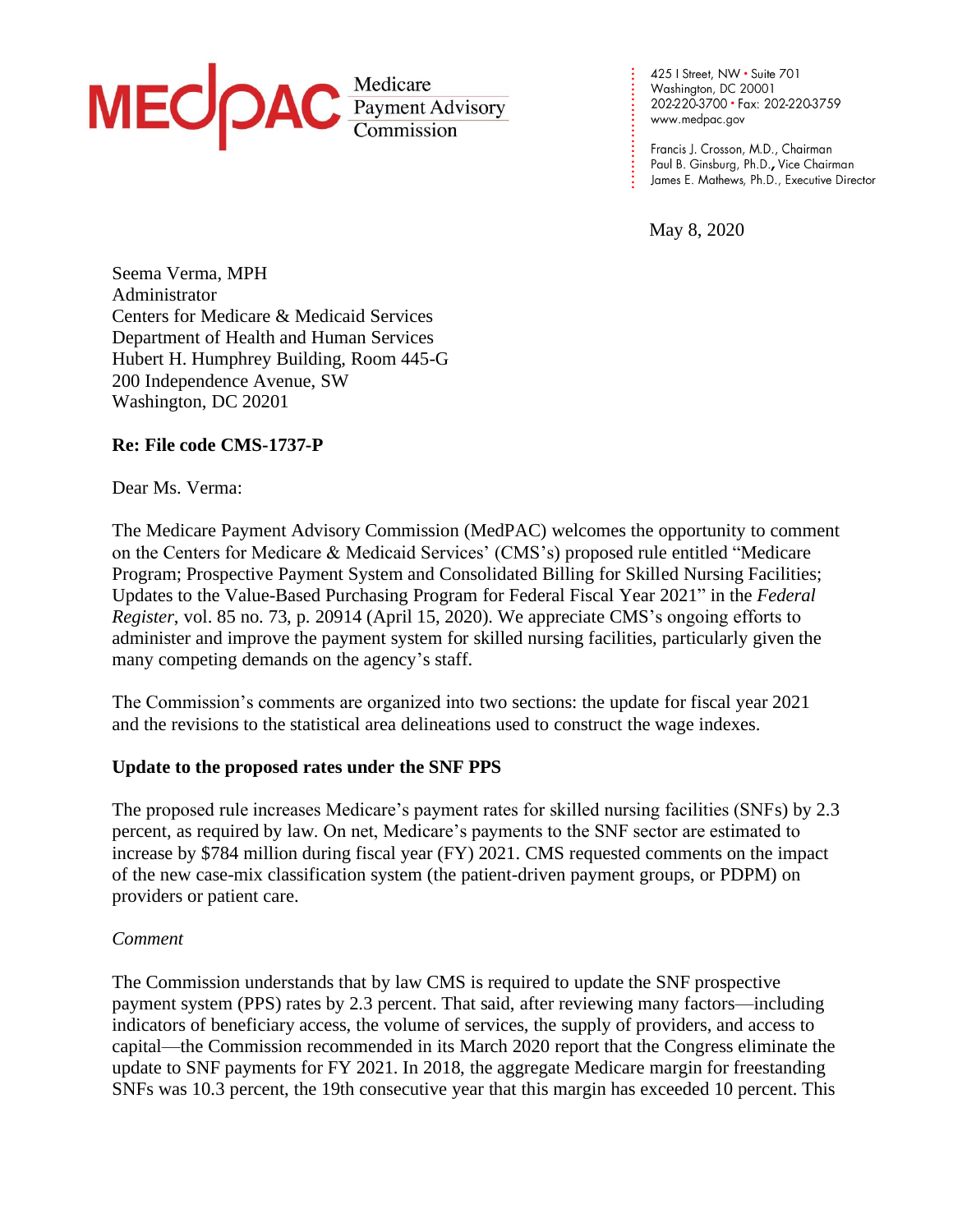Seema Verma, MPH Administrator Page 2

high level of payments relative to the cost to treat beneficiaries indicates that Medicare's current payment rates are more than adequate to accommodate cost growth.

As you are aware, in 2008 the Commission recommended changes to the case-mix system in 2008 and we applaud the agency's hard work to design and implement the new case-mix system. We agree that it is early to assess the impacts of the new case-mix system on providers and beneficiaries, given the lags in data and the effects of the COVID-19 public health emergency. Once the effects of the case-mix system on utilization and costs can be evaluated, we urge CMS to make the adjustments necessary to maintain the overall budget neutrality of the PDPM so that the level of payments does not change. Further, any adjustments must preserve the relative differences across the case-mix groups so that payments for each case-mix group are accurate and do not result in providers preferring to admit certain case types and avoiding others.

## **Adoption of the Office of Management and Budget's geographic area delineations to establish the wage indexes**

The payment rates for each SNF are adjusted to reflect the relative differences in area wage levels using geographic areas (called core-based statistical areas, or CBSAs) delineated by the Office of Management and Budget. Periodically, OMB revises the delineations and CMS adopts them in establishing the wage index values. On September 14, 2018, the OMB published an updated set of delineations that included new CBSAs, the splitting of CBSAs, urban counties that would become rural, and rural counties that would become urban. In previous adoptions of OMB's revised delineations, CMS has included a one-year transition that blended old and new wage index values to avoid large changes to the wage index values.

Consistent with prior actions, this year CMS proposes to adopt the most recent delineations of geographic areas and include a one-year transition. This year, however, CMS proposes to take a different approach to the one-year transition. CMS proposes to limit the reduction to any wage index value to 5 percent, thus mitigating the impact on SNFs whose wage index values will decrease. CMS proposes to allow SNFs whose relative index values would increase to receive the full benefit of the increased wage index value. The adoption of the new wage index values would be done in a budget-neutral manner.

# *Comment*

The Commission supports the adoption of the new delineations of the geographic areas and the use of a one-year transition to ease the impacts of changes to the wage index values. Regarding the limit on decreases to the wage index values, the Commission supports eliminating wage index changes of more than 5 percent in one year. However, the Commission believes the limit should apply to both increases and decreases in the wage index, not just decreases. This way, no provider would have its wage index value increase or decrease by more than 5 percent for FY 2021. Consistent with CMS's proposed approach, the implementation of the revised relative wage index values (where changes are limited to plus or minus 5 percent) should be done in a budget-neutral manner.